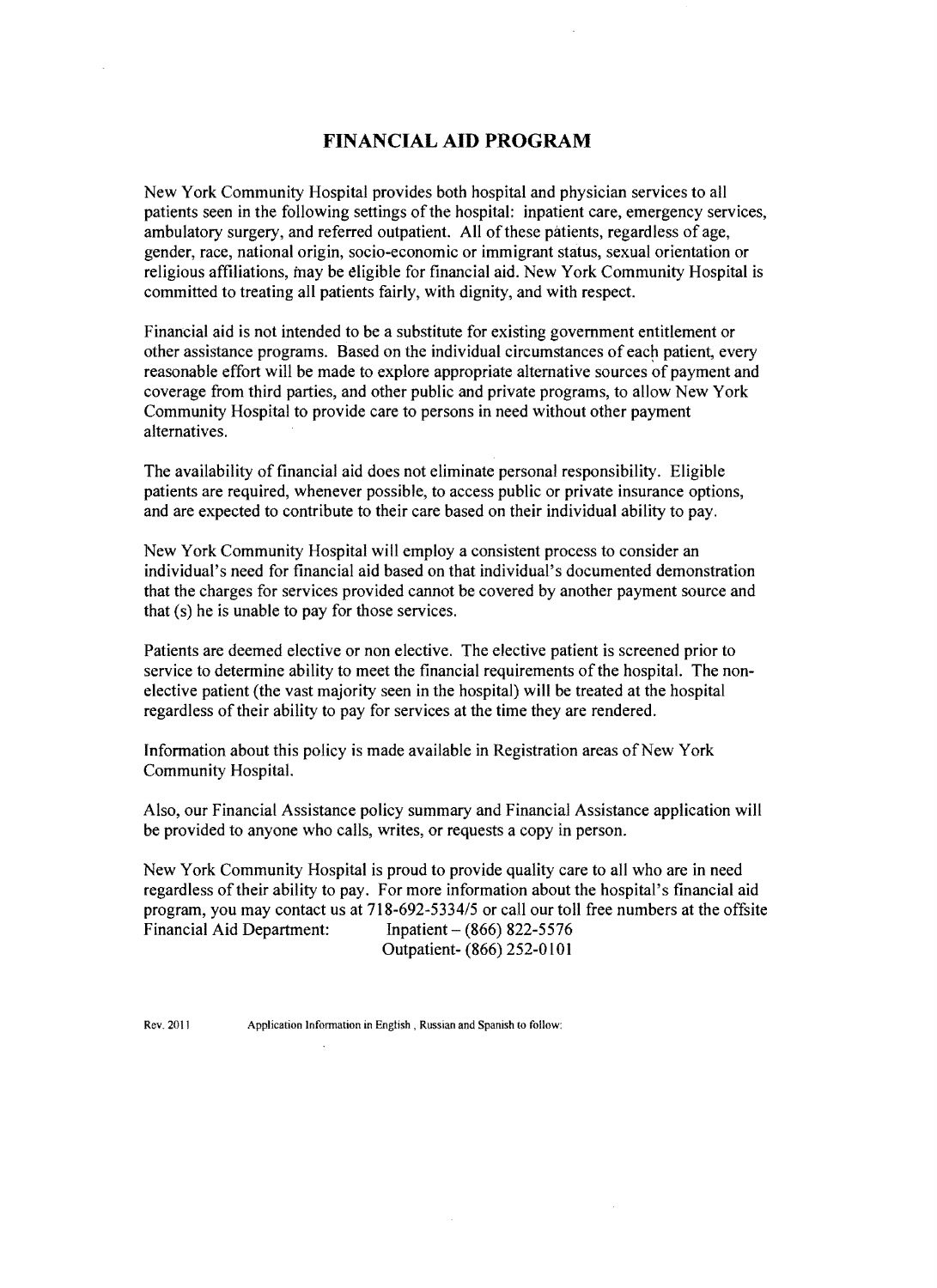3 Expressway Plaza Suite 200 Roslyn Heights, New York 11577 Tel: 516686-4354 516 686-4308

To further assist your application for financial aid, PLEASE PROVIDE THE INDICATED DOCUMENTS BELOW, or PLEASE EXPLAIN WHY YOU CANNOT:

- $\bullet$  W-2/1099 Forms
- 1040 U.S. Federal Tax Return/All Schedule and Forms OR contact the I.R.S. and return a non-filing statement for the past fiscal year (1-800 829-0922). Your name must appear on the tax return.
- Last 3 Payroll Statements/Unemployment Benefits (start date)
- SS/SSI/SSD Award Letter
- Mortgage Payment/Rent Receipt and/or Letter from whomever pays the rent.
- Most Recent Bank (LAST 3 MONTHS CHECKING and SAVINGS) and/or a Brokerage Statements.
- Any Medicaid and/or Health Benefits Acceptance or Denial Letter
- Any documents that relates to: Public Assistance, Self Employment, Current Income.
- COPY OF SOCIAL SECURITY CARD

If you are under 21 (TWENTY-ONE) years of age, AND/OR you are a dependent of your parents(s) or guardian(s), then they must provide the necessary documents regarding income, housing, and family size.

A Phone number where you can be reached MUST BE PROVIDED, as well as, a complete address with appropriate apartment numbers and letters.

A note describing your situation might be helpful, however, copies of the documents listed above are necessary to determine you and/or your children's eligibility. If you are a STUDENT, please provide documentation, which must include a CURRENT

COMPLETE FAFSA application.

PLEASE RETURN THIS FORM WITH YOUR DOCUMENTS.

 $\mathcal{L}$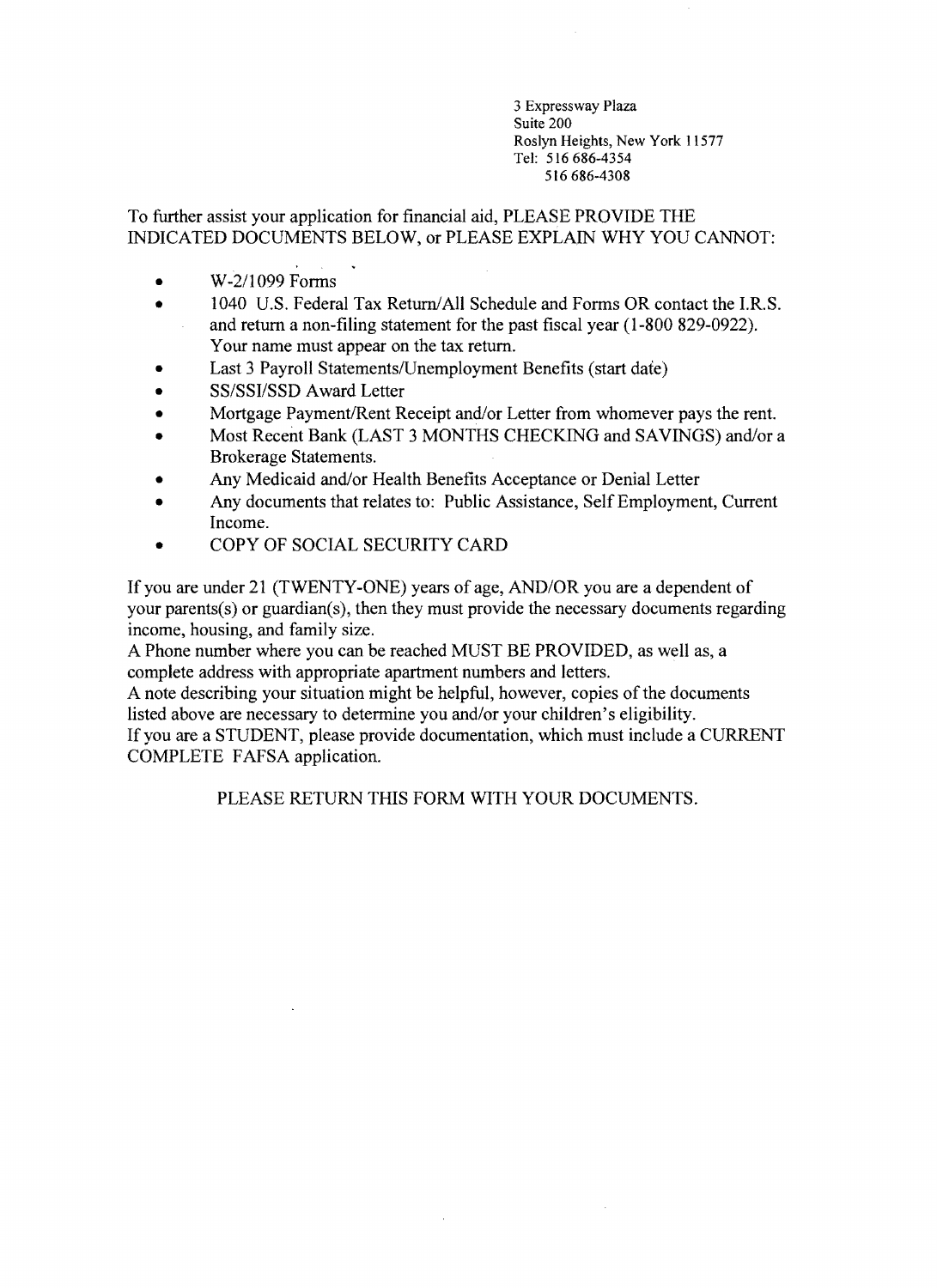#### NEW YORK·PRESBYTERIAN HOSPITAL REQUEST FOR DETERMINATION OF ELIGIBILITY FOR FINANCIAL AID

 $\hat{z}$  is  $\hat{z}$  .  $\hat{z}$ 

أأنحا الصعابط للمراجع المتعلقة

و<br>و جارا به

| <b>Patient's Name</b> | Last | <b>First</b>            | MI.  | SS.#         | $DOB$ <sub>--</sub> |  |
|-----------------------|------|-------------------------|------|--------------|---------------------|--|
| <b>Address</b>        |      | Number and Street, Apt. | City | <b>State</b> | Zip                 |  |
| Telephone No. (       |      | Occupation              |      |              |                     |  |
| Employer              |      | <b>Employer Address</b> |      |              | Telephone           |  |

Income- List combined income for yourself. spouse. and all other household members from:

|                                                   | Total-Last 3 mo. | Total-Last 12 mo. |
|---------------------------------------------------|------------------|-------------------|
| <b>WAGES</b>                                      |                  |                   |
| <b>SELF EMPLOYMENT EARNINGS</b>                   |                  |                   |
| <b>PUBLIC ASSISTANCE</b>                          |                  |                   |
| <b>SOCIAL SECURITY</b>                            |                  |                   |
| UNEMPLOYMENT/WORKERS'COMP                         |                  |                   |
| <b>STRIKE BENEFITS</b>                            |                  |                   |
| <b>ALIMONY</b>                                    |                  |                   |
| <b>CHILD SUPPORT</b>                              |                  |                   |
| <b>MILITARY FAMILY ALLOTMENTS</b>                 |                  |                   |
| <b>PENSIONS</b>                                   |                  |                   |
| <b>INCOME FROM DIVIDENDS</b>                      |                  |                   |
| RESOURCES (Bank Accts., Investments, Homes, Etc.) |                  |                   |
| <b>TOTAL</b>                                      |                  |                   |

As a condition of providing financial aid, you are required to submit proof of income/resources: 1) Form 1040 (U.S. Individual Income Tax retum) or any other documentation that can be used to substantiate household Income. 2) other information as requested.

# FAMILY SIZE- Family members living in your household

| <b>NAME</b> | <b>AGE</b> | <b>RELATIONSHIP</b> |
|-------------|------------|---------------------|
|             |            |                     |
|             |            |                     |
|             |            |                     |
|             |            |                     |
|             |            |                     |
|             |            |                     |

NOTE: PLEASE A TTACH ANOTHER SHEET, IF ADDITIONAL SPACE IS NEEDED.

I HEREBY REQUEST THAT NEW YORK- PRESBYTERIAN HOSPITAL MAKE A WRITTEN DETERMINATION OF MY ELIGIBILITY FOR FINANCIAL AID. I UNDERSTAND THAT THE INFORMATION WHICH I SUBMIT CONCERNING MY ANNUAL INCOME AND FAMILY SIZE IS SUBJECT TO VERIFICATION BY THE HOSPITAL. I ALSO UNDERSTAND THAT IF THE INFORMATION WHICH I SUBMIT IS DETERMINED TO BE FALSE, SUCH DETERMINATION WILL RESULT IN A DENIAL OF FINANCIAL AID AND THAT I WILL BE LIABLE FOR CHARGES FOR SERVICES PROVIDED. I AFFIRM THAT THE ABOVE INFORMATION IS TRUE AND CORRECT TO THE BEST OF MY KNOWLEDGE. FURTHER, I HEREBY GIVE MY PERMISSION TO NEW YORK-PRESBYTERIAN HOSPITAL TO VERIFY ANY INFORMATION PERTINENT TO THIS APPLICATION.

DATEc..--\_\_\_\_\_\_\_\_ SIGNATURE OF APPLICANT \_\_\_\_\_\_\_\_\_\_\_\_\_\_

*Completed Applications to be sent to:* New York-Presbyterian Financial Services 3 Expressway Plaza Suite 200 Roslyn Heights, NY 11577

Att.: Jerome Fields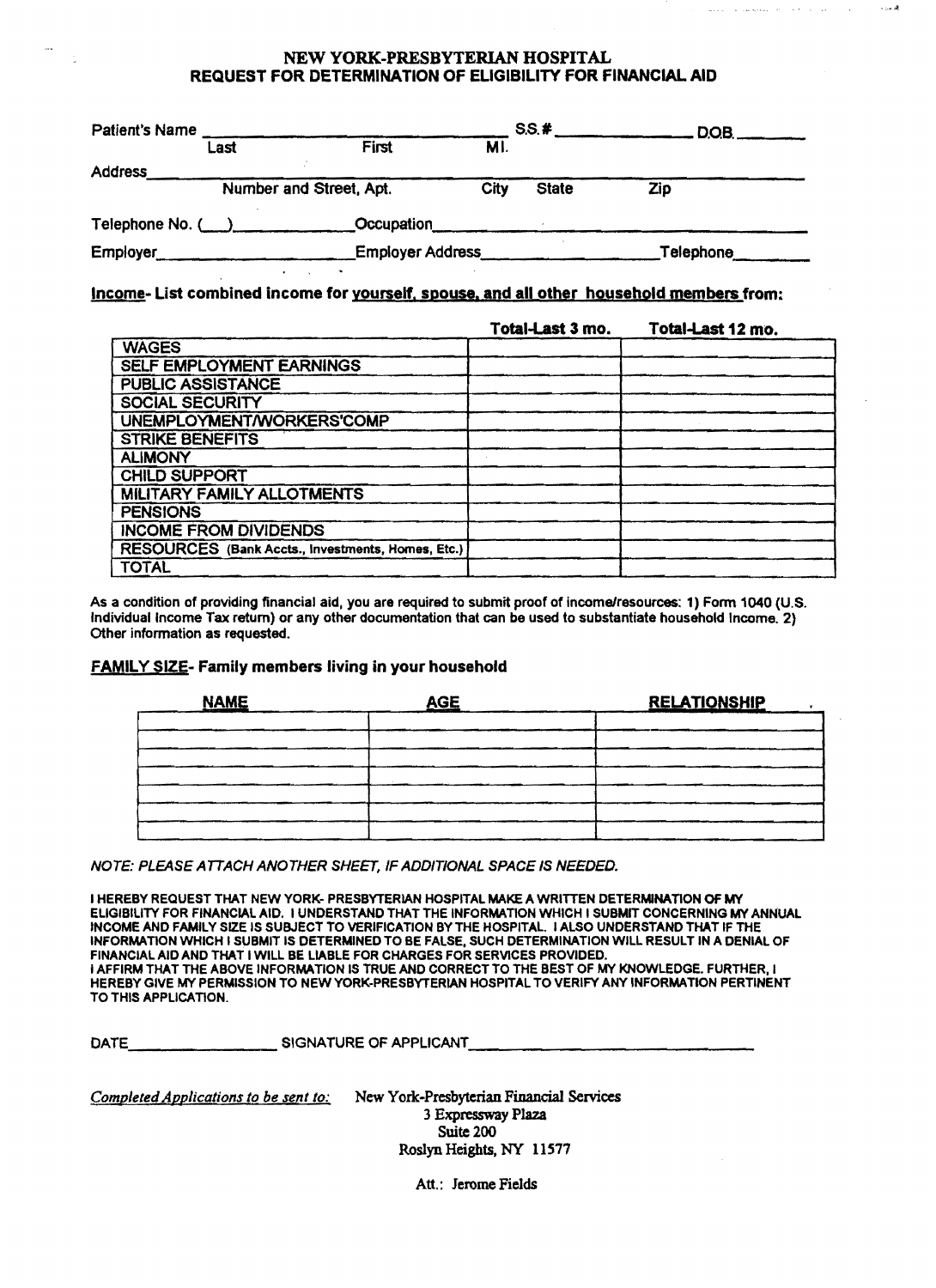## **БОЛЬНИЦА «NEW YORK-PRESBYTERIAN»** 3 Expressway Plaza Ste 200 Roslyn Heights, NY 11577-2050

#### Уважаемый пациент,

В приложении Вы найдёте бланк заявления на благотворительное медицинское обслуживание и/ или финансовую помощь. Вы можете подать заявку на финансовую помощь в течение 90 дней с момента выписки из больницы или с момента окончания амбулаторного лечения. Пожалуйста, заполните бланк заявления, приложите все необходимые документы и пришлите всё это обратно в течение 20 дней.

Если имеющая отношение к делу документация, перечень которой находится ниже, не будет предоставлена или если Вы заполните бланк заявления не полностью, то мы не сможем рассмотреть Ваше заявление.

Если Вам необходима какая-либо дополнительная помощь или если у Вас возникнут какие-либо вопросы в связи с заполнением этого пакета документов, пожалуйста, свяжитесь с нашим отделом финансовой помощи по номеру телефону (516) 686-4354 или (516) 686-4308.

Чтобы помочь нам в обработке Вашего заявления на финансовую помощь, пожалуйста, предоставьте копии нижеуказанных документов, которые относятся конкретно к Вашей ситуации:

- Бланки внутренней налоговой службы США (IRS): W-2 или 1099  $\bullet$
- Налоговая Декларация: федеральная анкета Соединенных Штатов 1040 или «Страна Гражданства»
- $\bullet$ Три (3) последние платёжные ведомости или подтверждения получения пособия по безработице (документация, подтверждающая дату начала выплаты пособия)
- Письмо, подтверждающее право на получение пособия социальной защиты
- Ипотечный платёж и (или) письмо от того лица, которое вносит ипотечные платежи или оплачивает аренду жилья
- Самые последние банковские балансы и (или) маклерские отчёты
- Любые письма с положительными или отрицательными решениями на предмет получения пособий "Medicaid" (государственной программы бесплатной или льготной медицинской помощи малоимущим и членам их семей) или других медицинских пособий
- Любой документ, имеющий отношение к информации, размещённой на странице заявления, гле находится подпись, например: продовольственные талоны, государственная или социальная помощь. самостоятельная занятость мелких собственников или владельцев некорпоративных предприятий.

Если Вам ещё не исполнился 21 (ДВАДЦАТЬ ОДИН) год, И/ ИЛИ Вы находитесь на содержании своего родителя (родителей) или опекуна (опекунов), то тогда Ваш родитель или опекун должен будет заполнить бланк заявления, который называется «ЗАЯВЛЕНИЕ О ФИНАНСОВОЙ ПОМОЩИ И ПЛАТЕ ПО СКОЛЬЗЯЩЕЙ ШКАЛЕ», для участия в льготной программе, а также предоставить документы в поллержку этого заявления.

Вы ДОЛЖНЫ предоставить номер телефона, по которому до Вас можно дозвониться, а также полный почтовый адрес, включая номер или букву квартиры.

Записка с описанием Вашей ситуации также может помочь делу, но копии вышеперечисленных документов. которые применимы к Вашему конкретному случаю, просто необходимы для установления Вашей правомочности или правомочности Ваших детей на участие в этой программе.

Если Вы являетесь студентом, то, пожалуйста, предоставьте документацию, подтверждающую Ваш студенческий статус.

#### ПРЕДУПРЕЖДЕНИЕ ПАЦИЕНТАМ:

ЕСЛИ ВЫ ПОДАЛИ ПОЛНОСТЬЮ ЗАПОЛНЕННЫЙ БЛАНК ЗАЯВЛЕНИЯ, ВКЛЮЧАЯ ИНФОРМАЦИЮ ИЛИ ДОКУМЕНТАЦИЮ, НЕОБХОДИМУЮ ДЛЯ ОПРЕДЕЛЕНИЯ ПРИГОДНОСТИ ДЛЯ УЧАСТИЯ В ПРОГРАММЕ СОГЛАСНО ПРАВИЛАМ БОЛЬНИЦЫ, ВЫ МОЖЕТЕ НЕ ОБРАЩАТЬ ВНИМАНИЯ НА ЛЮБЫЕ ПОСЛАННЫЕ НАМИ СЧЕТА, ПОКА МЫ НЕ ПРИНЯЛИ РЕШЕНИЯ ПО ВАШЕМУ ЗАЯВЛЕНИЮ.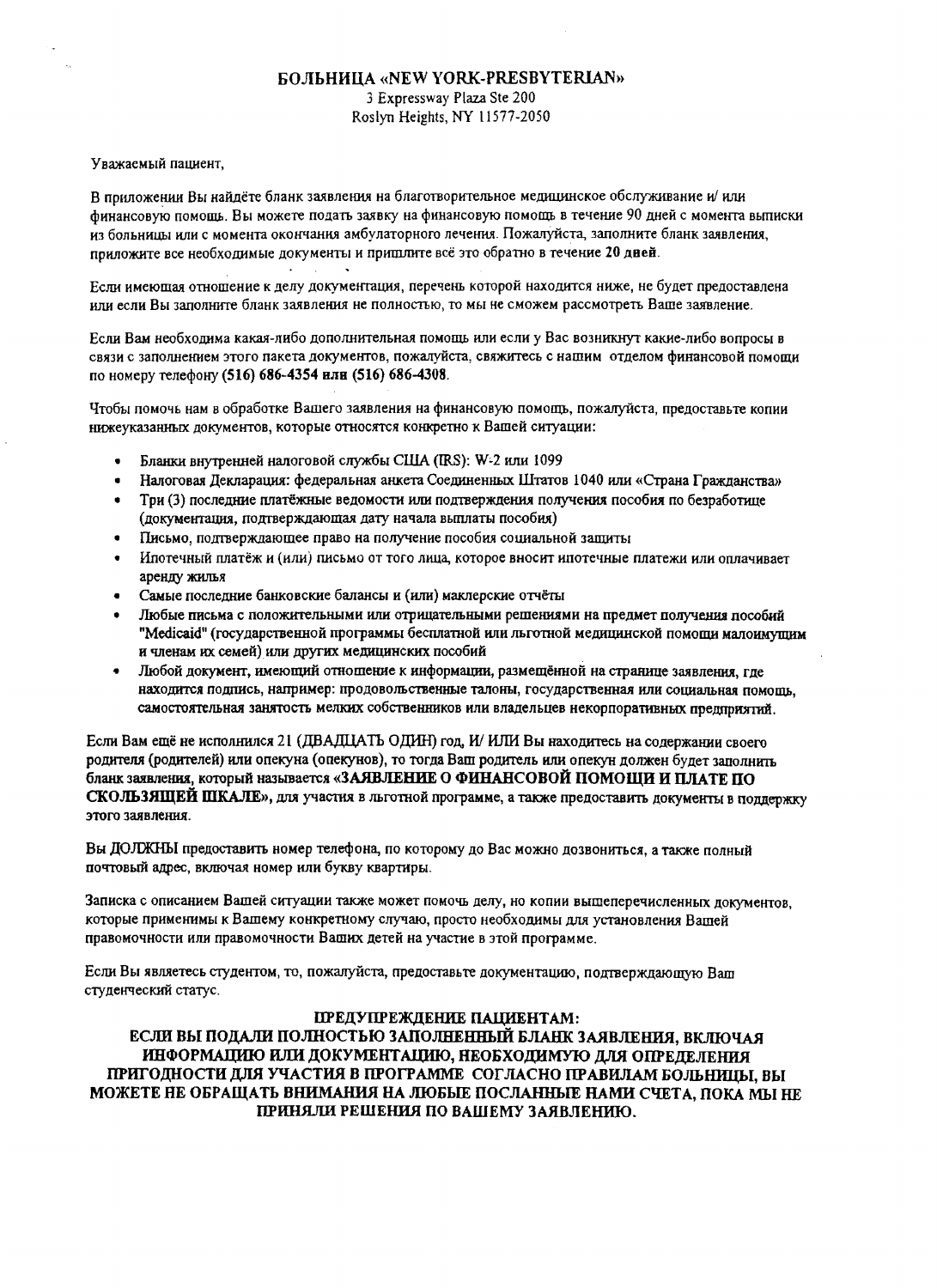#### БОЛЬНИЦА «NEW YORK-PRESBYTERIAN» ЗАЯВЛЕНИЕ О ФИНАНСОВОЙ ПОМОЩИ И ПЛАТЕ ПО СКОЛЬЗЯЩЕЙ ШКАЛЕ

| Имя папиента                                        |                            | Дата рождения |         |      |        |  |
|-----------------------------------------------------|----------------------------|---------------|---------|------|--------|--|
| <b><i><u><b><i><u>DRMEDITES</u></i></b></u></i></b> | Имя                        | Отчество      |         |      |        |  |
| № Социальной защиты                                 | Amec                       |               |         |      |        |  |
|                                                     | Улица. № дома и № квартиры |               | Город   | Штат | Индекс |  |
| № Телефона (                                        | Род занятий                |               |         |      |        |  |
| Работодатель                                        | Адрес работодателя         |               | Телефон |      |        |  |

Доход - перечислите Ваш совместный доход, состоящий из Вашего собственного дохода, дохода Вашей супруги (Вашего супруга) и других членов Вашей семьи из следующих источников:

|                                                            | Общая сумма за<br>последние 3 месяца | Общая сумма за последние<br>12 месяцев |
|------------------------------------------------------------|--------------------------------------|----------------------------------------|
| ЗАРПЛАТЫ                                                   |                                      |                                        |
| ДОХОДЫ ОТ ЧАСТНОГО ПРЕДПРИНИМАТЕЛЬСТВА                     |                                      |                                        |
| ГОСУДАРСТВЕННАЯ ПОМОШЬ                                     |                                      |                                        |
| СОЦИАЛЬНАЯ ЗАЩИТА                                          |                                      |                                        |
| ПОСОБИЕ ПО БЕЗРАБОТИЛЕ И ИЛИ ПОСОБИЕ ПО НЕТРУДОСПОСОБНОСТИ |                                      |                                        |
| <b>AJIMMEHTLI</b>                                          |                                      |                                        |
| ПОСОБИЕ НА РЕБЕНКА                                         |                                      |                                        |
| ПЕНСИИ                                                     |                                      |                                        |
| ДОХОД ОТ ДИВИДЕНТОВ                                        |                                      |                                        |
| РЕСУРСЫ (БАНКОВСКИЕ СЧЕТА, ИНВЕСТИЦИИ, ССУДЫ И Т.П.)       |                                      |                                        |
| итог                                                       |                                      |                                        |

Одним из условий предоставления финансовой помощи является подача Вами следующих документов, подтверждающих Ваши доходы н/ или денежные средства: 1) Бланк 1040 (декларация США о персональном подоходном налоге) или любая другая документация, которую можно использовать для подтверждения семейного дохода. 2) Другая информация - по требованию.

#### РАЗМЕР СЕМЬИ - члены семьи, живущие под одной крышей

| <u>имя и фамилия</u> | <b>BO3PACT</b> | <b>РОДСТВО</b> |
|----------------------|----------------|----------------|
|                      |                |                |
|                      |                |                |
|                      |                |                |
|                      |                |                |
|                      |                |                |
|                      |                |                |
|                      |                |                |

ПРИМЕЧАНИЕ: ПОЖАЛУЙСТА, ПРИКРЕПИТЕ ДОПОЛНИТЕЛЬНЫЙ ЛИСТ БУМАГИ, ЕСЛИ ВАМ НУЖНО ДОПОЛНИТЕЛЬНОЕ МЕСТО ДЛЯ ЗАПИСЕЙ.

НАТОЯЩИМ Я ПРОШУ БОЛЬНИЦУ «NEW YORK-PRESBYTERIAN» ПРИНЯТЬ ПИСЬМЕННОЕ РЕШЕНИЕ О МОЕЙ ПРАВОМОЧНОСТИ ПОЛУЧАТЬ ФИНАНСОВУЮ ПОМОЩЬ. Я ПОНИМАЮ, ЧТО ИНФОРМАЦИЯ, КОТОРУЮ Я ПОДАЮ КАСАТЕЛЬНО МОЕГО ГОДОВОГО ДОХОДА И РАЗМЕРА СЕМЬИ, ПОДЛЕЖИТ ПРОВЕРКЕ БОЛЬНИЦЕЙ. Я ТАКЖЕ ПОНИМАЮ, ЧТО ЕСЛИ ПРЕДОСТАВЛЕННАЯ МНОЮ ИНФОРМАЦИЯ ОКАЖЕТСЯ ЛОЖНОЙ, ЭТО ПОВЛЕЧЕТ ЗА СОБОЙ ОТКАЗ В ОКАЗАНИИ ФИНАНСОВОЙ ПОМОЩИ, И Я ПОНЕСУ ФИНАНСОВУЮ ОТВЕТСТВЕННОСТЬ ЗА ОКАЗАННЫЕ МНЕ УСЛУГИ. Я ПОДТВЕРЖДАЮ, ЧТО, НА СКОЛЬКО МНЕ ИЗВЕСТНО, ВЫШЕУКАЗАННАЯ ИНФОРМАЦИЯ ПРАВДИВА И ТОЧНА. БОЛЕЕ ТОГО, НАСТОЯЩИМ Я ДАЮ СВОЕ РАЗРЕШЕНИЕ БОЛЬНИЦЕ «NEW YORK-PRESBYTERIAN» ПРОВЕРИТЬ ЛЮБЫЕ ДАННЫЕ. ИМЕЮЩИЕ ОТНОШЕНИЕ К ДАННОМУ ЗАЯВЛЕНИЮ.

ПОДПИСЬ СОИСКАТЕЛЯ ДАТА

Заполненное заявление послать по адресу:

New York-Presbyterian Financial Services 3 Expressway Plaza Suite 200 Roslyn Heights, NY 11577 Att: Jerome Fields **ACCOUNT#** 

**NRS1046**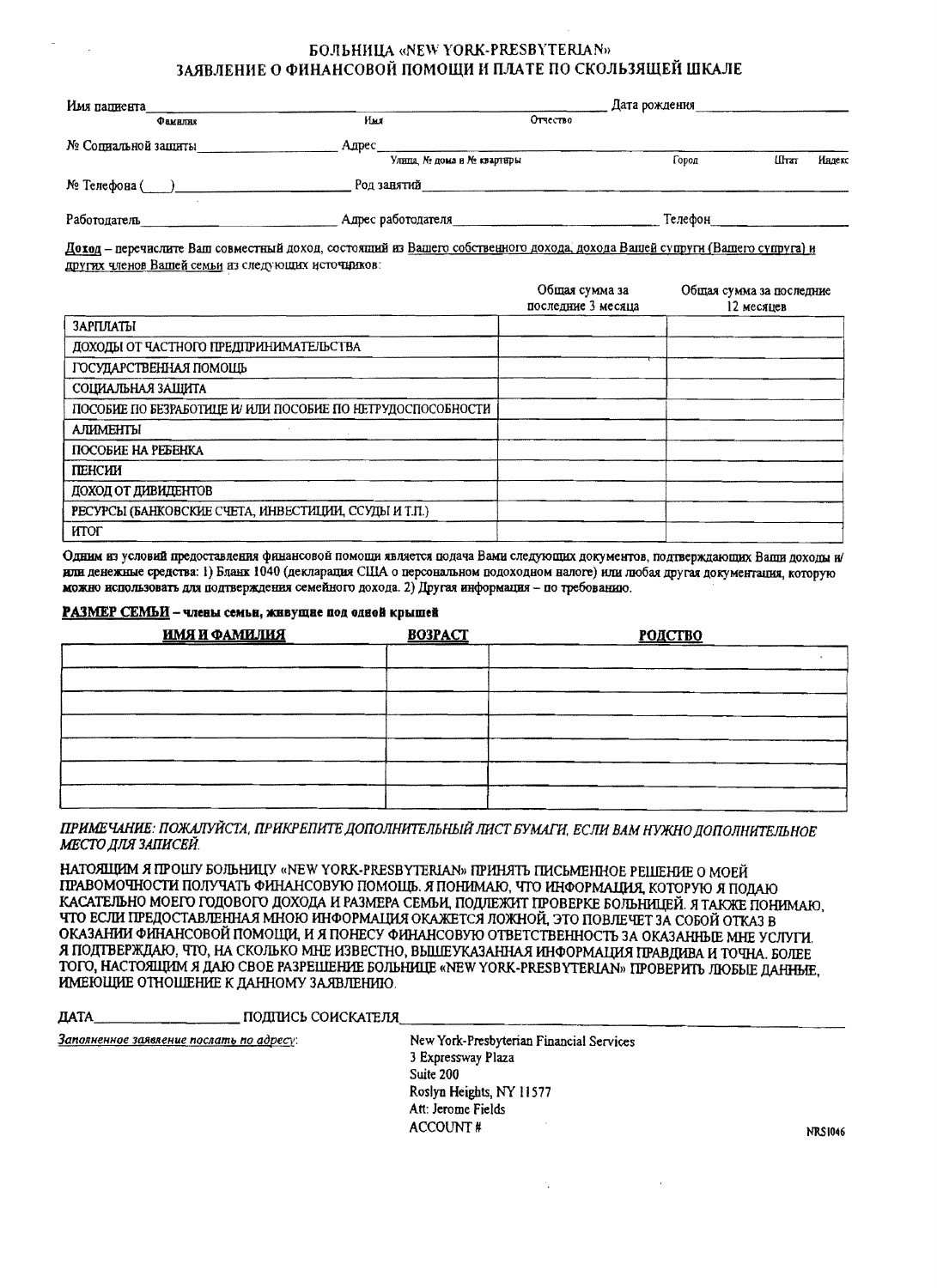# **The New York Presbyterian Hospital**

Servicios de Asistencia Financiera para el Paciente

3 Expressway Plaza Suite 200 Roslyn Heights, NY 11577

Para adelantar su aplicación para ayuda financiera, por favor envíe copias de los siguientes documentos, si se le aplica a su situación particular.

 $\circ$  W-2/ Formulario 1099.

 $\mathcal{L}(\mathbf{x})$  and  $\mathcal{L}(\mathbf{x})$  .

 $\mathcal{A}$ 

- *a*  Formulario·.Federat·1&40 o"Formulario Estatal 0 Se puede contactar al I.R.S y mandar un "Non-Filing Statement" para el aiio pasado (1-800-829-0922). Su nombre debe aparecer en el formulario.
- o . ·Los-3-ultimoseompl"ooantes de pagos 0 compensaci6n por desempleo (con fecha de cuando comenzó a recibir desempleo).
- o Carta de pago de HipotecaIRecibo de renta 0 carta de quien paga el alquiler.
- o Estado de cuenta mas reciente del banco.
- <sup>Q</sup> Cualquier.carta deaceptacion 0 desaprobacion del Departamento de Medicaid (Seguro de Beneficio).
- o Copia de cualquier documento relacionado a la informacion proveida en la hoja donde usted firma. [Por ejemplo: Estampilla de Alimento, Asistencia Publica 0 Comprobante de Empleo Propio).

Si usted es menor de 21 (Veintiuno) años de edad y dependiente de  $su(s)$  padre $(s)$ , ellos tienen que llenar la aplicacion y mandar copias de sus documentos financieros.

Un.numero de telefono donde nos podriamos comunicarse con usted es requerido, como una dirección completa, incluyendo número de apartamento con letras, si se requiere.

Una nota describiendo su situación puede ser beneficial, de cualquier modo, copias de los documentos en la lista son necesarias para determinar su elegibilidad para usted 0 la de sus hijos 0 hijas.

Si es estudiante, por mande comprobante.

Por favor devolver este formulario con los documentos requeridos.